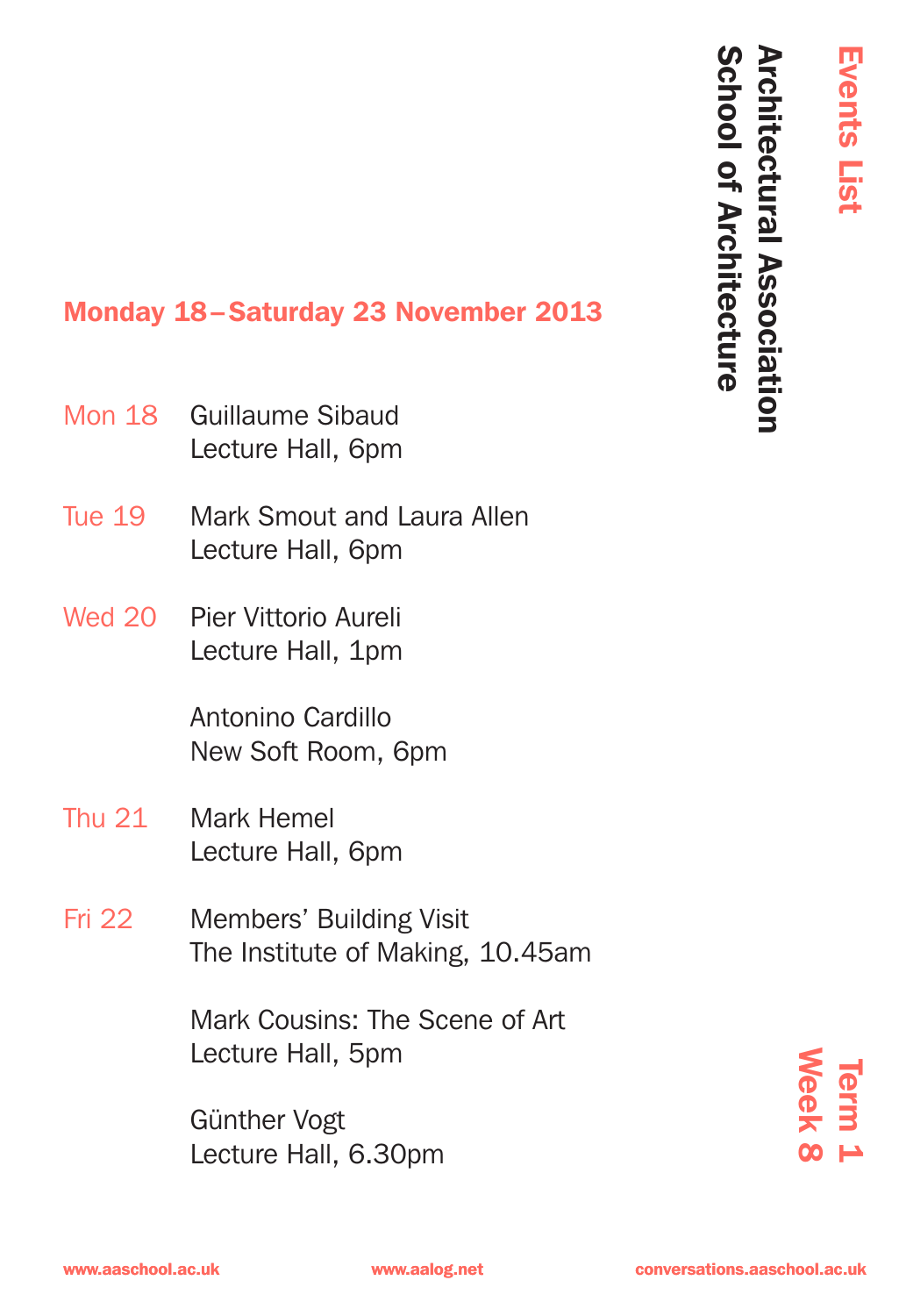# Lectures and Events

#### *Evening Lecture*

#### Guillaume Sibaud / Triptyque Tropicalis Universalis

*Monday 18 November, 6.00 Lecture Hall*

In 2012 Triptyque was invited to participate in the competition for *Pamphlet Architecture 33*. The evening's lecture will link the main aspects of the resulting competition publication with three projects from the office.

Guillaume Sibaud is one of four founders of Triptyque – a French-Brazilian architecture firm based in São Paulo.

#### *Evening Lecture*

## Mark Smout & Laura Allen Smout Allen

*Tuesday 19 November, 6.00 Lecture Hall*

Mark Smout and Laura Allen are Senior Lecturers at the Bartlett School of Architecture and founders of their office, Smout Allen, which focuses on the dynamic relationship between the natural and the manmade and how this can be revealed to enhance the experience of the architectural landscape.

#### *Lunchtime Lecture Series* Architecture as Economy: Jean-Nicolas-Louis Durand

and the Standardisation of Design *Wednesday 20 November, 1.00 Lecture Hall*

In this fourth lecture of the six-part series, Pier Vittorio Aureli continues an investigation into the issue of abstraction and its relation to architectural form.

#### *Intermediate 2 Lecture and Film* Antonino Cardillo House of Dust

*Wednesday 20 November, 6.00 New Soft Room*

The House of Dust takes its influences from primordial caverns, renaissance grottos and nymphaea at Rome's Villa Doria Pamphilj. Materiality, colour and light evoke an archaeological architecture – a ceiling of rough plaster is the colour of bare earth and the palest pink light evokes dawn and flowers – the colour of beauty that dies. The House breathes light through spaces in a balanced sequence of compression and dilations. Hot on the heels of our Sicilian love affair, Intermediate 2 presents an evening to transport us to the stone island's spectacular sensuous atmosphere and rich cultural syncretism.

#### *Evening Lecture and Film Screening* Mark Hemel

# Supermodel: Making One of the World's Tallest Towers *Thursday 21 November, 6.00*

*Lecture Hall*

At 610m, the TV Tower in Guangzhou, designed by Dutch architects Mark Hemel and Barbara Kuit, is one of the world's tallest buildings. Construction of this tower was exceptionally complex, and existing legislation and working methods failed to satisfy a building of this size and height. For this evening's lecture, Mark Hemel will introduce the project, present a short documentary about the work itself and discuss the resulting book, written by himself and Barbara Kuit, *Supermodel: Making one of the world's tallest towers.*

Mark Hemel studied at the Technical University of Delft and the AA. From 1999–2008 he was an AA unitmaster and later taught in the postgraduate Environment and Energy programme. He and Barbara Kuit founded Information Based Architecture (IBA) in 1998, which they operate from Amsterdam, The Netherlands and Guangzhou, China.

# *Member Event Building Visit* The Institute of Making with Gaurav Sharma

*Friday 22 November, 10.45* The Institute of Making is a crossdisciplinary research club for those interested in the made world: from makers of molecules to makers of buildings, synthetic skin to spacecraft, soup to diamonds, socks to cities. Architect Gaurav Sharma, alongside curators and managers at the Institute, will lead a tour of the space and talk about its unique collection and activities. The Institute of Making, part of UCL's Bloomsbury campus, was created by adapting and inhabiting an existing delivery and service bay, including a 10-tonne platform lift and gantry crane. A range of materials and techniques were deployed in the making of the space and its fitted and loose furniture. Admin fee: £5 for members, £8 for non-members. Members can now book online. Non-members can book by calling (0)20 7887 4034.

#### *Friday Lectures* Mark Cousins The Scene of Art

*Friday 22 November, 5.00 Lecture Hall* This year's Friday lectures by Mark Cousins focus on scenography and how works of art, drama, literature and architecture are presented in the world.

# *Evening Lecture* Günther Vogt

# Landscape as an Attitude

*Friday 22 November, 6.30 Lecture Hall*

Understanding landscape in terms of its archetype entails going out into nature. In Switzerland extreme geological phenomena are as omnipresent as they are self-evident, and their secrets are obscured by their very familiarity. In England, however, the geology lies hidden in the landscape in a more subtle way. It has to be consciously discovered, traversed and discerned beneath the surface. Using examples from both Switzerland and England, Günther Vogt will highlight differences in designs and similarities in current projects' processes.

Günther Vogt opened VOGT Case Studio in 2010. Since 2005, he has been Professor of Landscape Architecture at the Swiss Federal Institute of Technology (ETH) in Zurich

# **Exhibitions**

Exhibitions are open from Saturday 16 November to Saturday 14 December, Monday to Friday 10.00–7.00, Saturday 10.00–3.00

#### Smout Allen + BLDGBLOG: The British Exploratory Land Archive (BELA)

*AA Gallery*

The British Exploratory Land Archive (BELA) is a collaboration between Mark Smout and Laura Allen of Smout Allen, and Geoff Manaugh of BLDGBLOG, which launched at the 2012 Venice Architecture Biennale. BELA unites a variety of bodies and individuals to centralise scattered catalogues and document land uses in the UK.

Focusing specifically on locations that have undergone spatial transformation at the hands – or mechanical tools – of human beings, BELA aims to assemble a working archive of sites that covers all spatial and historical scales, whether industrial, scientific, agricultural, artistic or infrastructural, from the contemporary era to ancient history.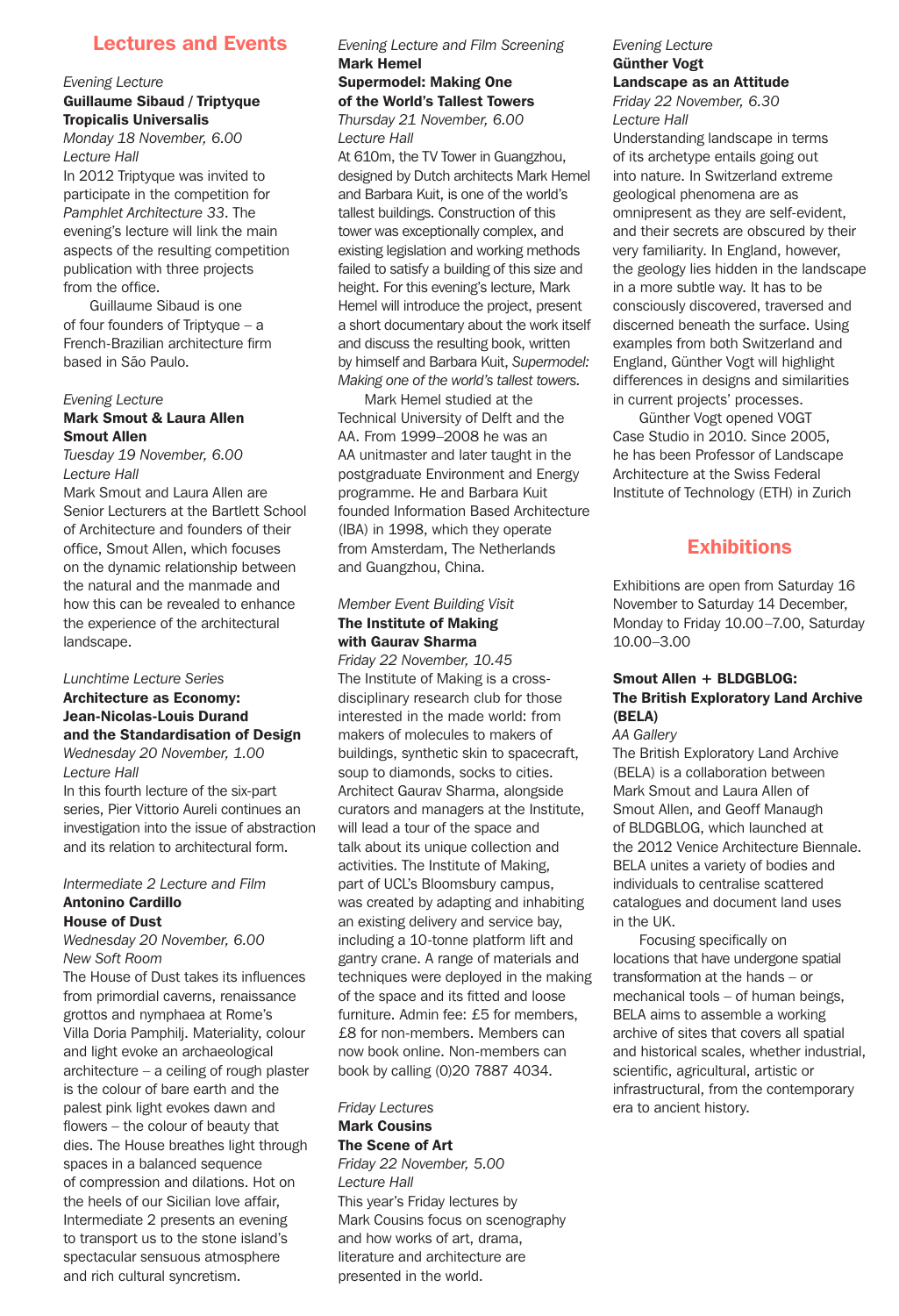#### Not What, But How

*Front Members' Room*

WORKSHOP architecture is a non-profit design/make studio that temporarily lives with the communities it works with. The studio contributes new ideas while engaging with local building crafts and materials to bring about an architecture of exchange that is both challenging and pragmatic.

'Not What, But How' explores the studio's working process for projects undertaken between 2010–13 by its team of students from the AA and the Norwegian University for Science and Technology (NTNU) in partnership with local organisations and communities in the Philippines and India. For its exhibition at the AA, the studio has invited a team of volunteers to collaborate on a structure exploring design ideas for upcoming projects.

# Sachiyo Nishimura: Random Structures

#### *AA Bar*

Following on from the one-day symposium 'Grid – A Day on the Grid', the AA PhD programme presents an exhibition by Sachiyo Nishimura.

Placed within grids of varying sorts, the photographs that make up 'Random Structures' take problems of the grid a step further by proposing a specific condition for the situation of urban growth, densification and isolation. Nishimura's urban landscapes concentrate on ubiquitous urban spaces and objects and move away from documenting a specific local identity towards becoming a sort of anonymous generic image of the urban experience.

#### DLAB: Light Forest

*Back Members' Room* Light Forest is the final working prototype of the AA School's DLAB Visiting School. It is a complex living system that alters the perception of space when activated.

The central nervous system and tessellated kinetic surface that make up Light Forest draw upon the human environment to foster communication between the prototype and viewers. Using a patterned field of fine filaments, Light Forest's alien brain receives external stimuli, which then enable it to control its own digitally created organs. The resulting movements generate various light formations in space, filling the room and enabling an interactive experience that is direct and subliminal.

# **Notices**

#### Technical Studies Second Year

Second Year students are reminded that the Materials course will commence on Thursday 21 November at 2.00 in the Rear Second Presentation Space. Please note the earlier start time from the previous TS course.

#### Rescheduled: December Lecture by Tom Emerson of 6a

Tom Emerson's lecture, scheduled for Thursday 5 December, will now take place on Thursday 13 March, 2014 at 6.00 in the Lecture Hall.

#### Architecture Words ebook series Architecture Words 1–4 available

The AA's Architecture Words was established in 2008 as a series of small, accessible books that counters the dominance of images in architecture by promoting the written word, in the form of texts, essays, conversations, interviews, manifestos and other forms of writing by architects, historians and critics. AA Publications is producing ebook versions of the first four books in the series, available now, with the digitisation of the remaining books in the series following soon after.

Available worldwide on Apple iBookstore and Amazon Kindle. Prices from £7.71. Search 'Architecture Words'.

# Graduate Academic Writing Course with Fleur Rothschild

*Fridays, 9.30 32 Second Floor Back* This six-session course is designed to help students recognise expectations associated with writing an extended analysis in a British academic context.

#### Term 1 Library Tutorials

The library will be offering individual library tutorials on weekday mornings during Term 1. Please see Aileen, Bea or Simine in the library back office.

# New Application Deadlines

Undergraduate Deadlines: Early applications close

Monday 18 November 2013 Late applications close Monday 27 January 2014

#### Graduate Deadlines:

Optional Early-Offer applications close Friday 29 November 2013 Early (Winter) applications close Friday 31 January 2014 Late (Spring) applications close Friday 14 March 2014 See the application pages of the website for further details.

#### Forthcoming Member Events

Both events are free and open to the public: *Saturday Gallery Talk*

Not What, But How –

#### WORKSHOP Architecture

*Saturday 30 November, 11.00* Complimentary fresh coffee and pastries.

# *Evening Lecture*

#### Dr Catherine Burke Researching a Life in Education and Architecture

The significance of the early years and the AA in the career of Mary Medd 1907–2005 *Wednesday 27 November, 6.30 Front Members' Room*

#### *Student-Only Event* AA Film Club Presents Global Film Season

*Wednesday 20 November, 6.30 AA Cinema You the Living* (2007),

directed by Roy Andersson

# Week 8 Diary

# Mon 18 November

# 10.00 Emtech

Systems and Biomimetics Seminar George Jeronimidis *Studio 2*

#### 10.00 HTS Diploma

Narratives from the South: Nature Francisco Gonzalez de Canales *37 First Floor Front* 

#### 11.30 HTS Diploma

Interrogating the Archive 'Hot House' AA Edward Bottoms *37 First Floor Front* 

#### 11.30 Housing and Urbanism

Shaping the Modern City Hugo Hinsley & Nick Bullock *H&U Studio*

## 2.00 Housing and Urbanism

Cities in a Transnational World Jorge Fiori *H&U Studio*

#### 2.00 HTS Diploma

Circulation and Making the World Urban Nomos Ross Adams *37 First Floor Front*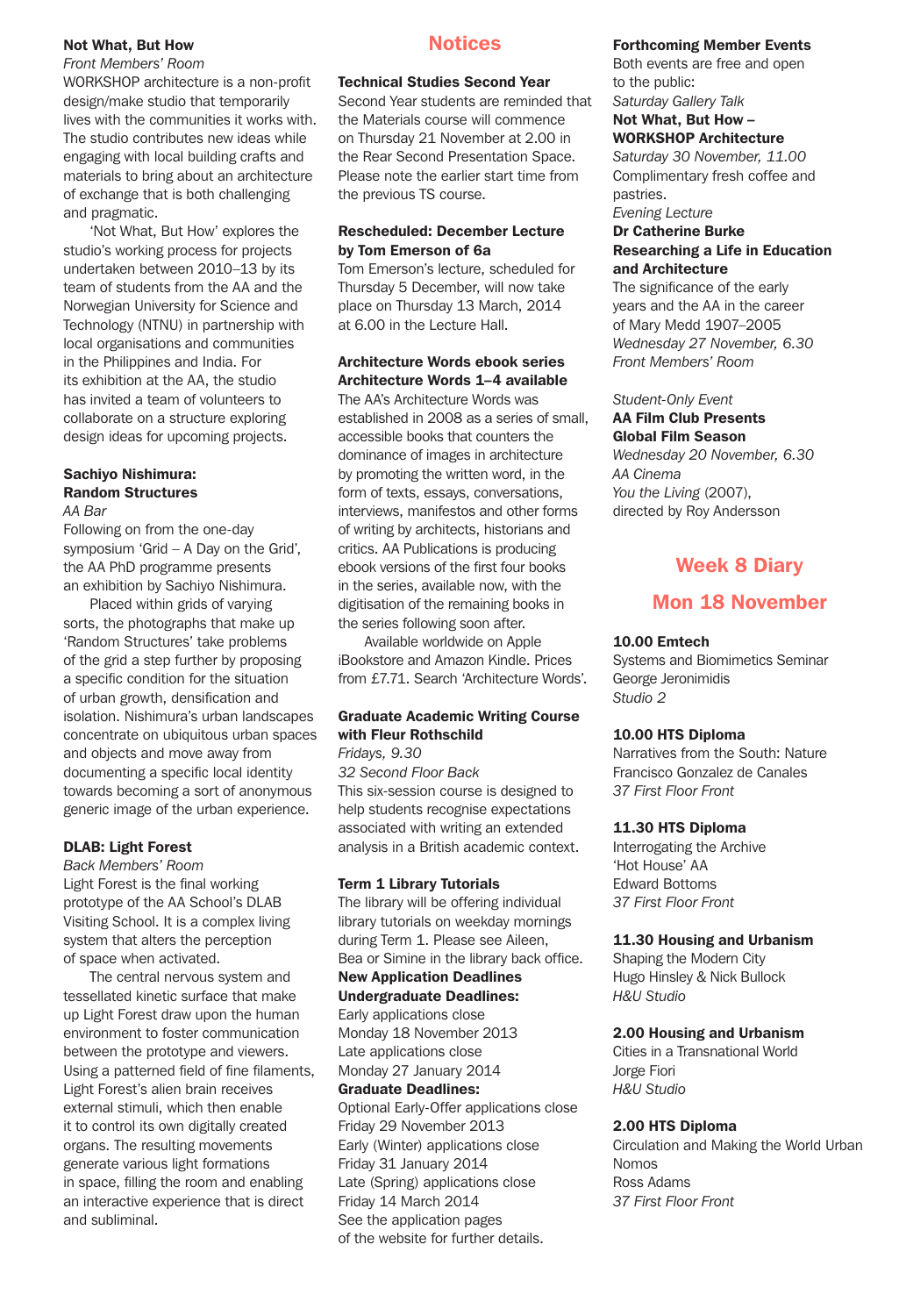# 3.30 HTS Diploma

Media and Medium Printing and Space Mark Cousins *37 First Floor Front*

#### 6.00 Evening Lecture

Guillaume Sibaud *Lecture Hall* See Lectures and Events

# Tue 19 November

## 10.00 HTS First Year

Canonical Buildings, Projects, Texts 10.00 Seminars Seminar Group with Fabrizio Ballabio, *Rear Second Presentation Space*; Seminar Group with Shumi Bose, *Studio 2*; Seminar Group with Mollie Claypool, *South Jury Room*; Seminar Group with Pol Esteve, *North Jury Room*

12.00 Lecture John Heiduk, Houses and 'Introduction' to Five Architects Brett Steele/Chris Pierce *Rear Second Presentation Space*

# 10.30 History and Critical Thinking

Narratives of Modernity: Critical Essays: From design to theory (Reyner Banham) Marina Lathouri *37 First Floor Front*

#### 11.30 SED

Urban Energy Analysis Jorge Rodriguez *SED Studio*

# 1.00 A&U (DRL)

Design as Research 1 Rob Stuart Smith & Mollie Claypool *Lecture Hall*

#### 2.00 SED

Artificial Light and Energy Nick Baker *Rear Second Presentation Space*

2.00 Landscape Urbanism Alfredo Ramirez

*Studio 2* 2.00 Media Studies First Year Peripheral Landscapes Sue Barr

*North Jury Room* 2.00 Media Studies First Year Translation of Object through Drawings

Shin Egashira *33 First Floor Back*

# 2.00 Media Studies First Year

Seeing Your Way to Draw Anderson Inge *33 Ground Floor Back*

## 2.00 Media Studies First Year

Painting Architecture Alex Kaiser *33 First Floor Front*

## 2.00 Media Studies First Year

Materiality of Colour Antoni Malinowski *First Year Studio*

2.00 Media Studies First Year Video Joel Newman *South Jury Room*

#### 2.30 History and Critical Thinking

Aesthetics and History: Wölfflin and Architectural History Mark Cousins *37 First Floor Front*

#### 4.00 SED

Transitional Spaces Paula Cadima *SED Studio*

#### 6.00 Evening Lecture

Mark Smout & Laura Allen *Lecture Hall* See Lectures and Events

# Wed 20 November

#### 10.00 Media Studies Second Year Painting Architecture 1

Alex Kaiser *32 Second Floor Back*

# 10.00 Media Studies Second Year

Pink Pop Baroque Tobias Klein *33 First Floor Front*

#### 10.00 Media Studies Second Year Fast Fast Forward Oliviu Lugojan-Ghenciu *33 First Floor Back*

10.00 Media Studies Second Year Exhibition Practices Capucine Perrot *33 Ground Floor Back*

10.30 SED Soft Computations II Simos Yannas *SED Studio*

# 1.00 Lunchtime Lecture

Pier Vittorio Aureli: Architecture as Economy *Lecture Hall* See Lectures and Events

# 2.00 SED

Soft Computations II Workshop Simos Yannas & Byron Mardas *SED Studio*

#### 2.00 Landscape Urbanism

Landscaping Urbanism Douglas Spencer *32 First Floor Back*

# 2.00 Housing and Urbanism

Larry Barth The Reason of Urbanism *H&U Studio*

2.00 Media Studies Second Year The Shapes of Fiction Charles Arsène-Henry

*South Jury Room*

2.00 Media Studies Second Year Matter of Fact 1 Shany Barath *33 Ground Floor Back*

2.00 Media Studies Second Year Replica Structures Valentin Bontjes van Beek *33 First Floor Back*

2.00 Media Studies Second Year Customised Computation Eugene Han *33 First Floor Front*

## 2.00 Media Studies Second Year

Tracking Geometries Immanuel Koh *32 Second Floor Back*

#### 2.00 HTS Diploma

Rethinking Architecture through Medicine: The Healthy Cell in the City Eva Eylers *37 First Floor Front*

## 3.30 HTS Diploma

An Architectural Straightjacket Games: the Cruciverbalist and the Mannerists with a Little Pop thrown in Ryan Dillon *37 First Floor Front*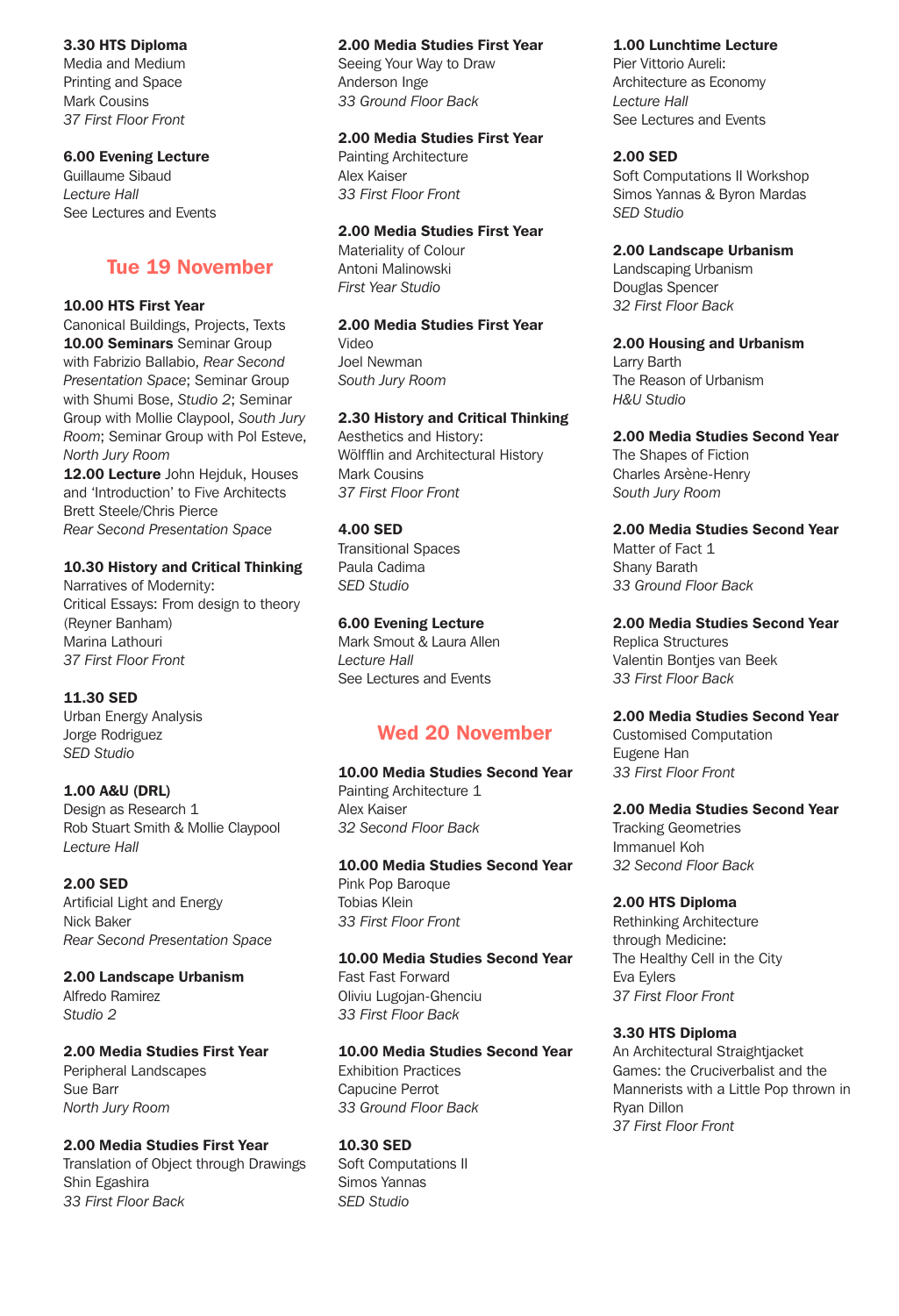5.00 Professional Practice Third Year

Javier Castañón *Rear Second Presentation Space*

## 5.00 Professional Practice Fifth Year Kathy Gal *Lecture Hall*

## 6.00 Intermediate 2 Open Lecture

Antonino Cardillo *New Soft Room* See Lectures and Events

# 6.30 AA Film Club

*You The Living AA Cinema* See Notices

# Thu 21 November

### 10.00 HTS Second Year

Architectures – their Pasts and their Cultures

10.00 Seminars Seminar Group with Zaynab Dena Ziari, *32 First Floor Front*; Seminar Group with Gabriela Garcia de Cortazar, *32 Second Floor Back*; Seminar Group with Alison Moffett, *32 First Floor Back*; Seminar Group with Alexandra Vougia, *Rear Second Presentation Space* 12.00 Lecture Religion Mark Cousins

# *Rear Second Presentation Space*

# 10.00 HTS Third Year

Architectural Coupling [+] 10.00 Seminars Seminar Group with Nerma Cridge, *North Jury Room*; Seminar Group with Konstantinos Kizis, *Studio 2*; Seminar Group with Sylvie Taher, *Lecture Hall*; Seminar Group with Andrea Vosgueritchian, *South Jury Room* 12.00 Lecture Situationist

International versus Archigram + Literature Mollie Claypool & Ryan Dillon *Lecture Hall*

# 10.30 History and Critical Thinking

Architecture Knowledge and Writing: Writing Seminar 2 Thomas Weaver *33 First Floor Back*

2.00 Housing and Urbanism Larry Barth Critical Urbanism *H&U Studio*

#### 2.00 Technical Studies First Year Case Study: Getting it Built

Ben Godber and David Illingworth *Lecture Hall*

# 2.00 Technical Studies Second Year

Materials: Introduction, sources and materials. Environmental Properties Carolina Bartram & Nina Tabink *Rear Second Presentation Space* New Course – see Notices for further details

# 2.00 Technical Studies Third Year

Structures: Sway in High Rise Buildings: Dynamic behaviour of Taipei 101 Phil Cooper and Anderson Inge *Soft Room*

# 6.00 Evening Lecture

Mark Hemel *Lecture Hall* See Lectures and Events

# Fri 22 November

9.30 Graduate Academic Writing Course Fleur Rothschild *32 Second Floor Back* See Notices

10.00 Building Conservation Year 1 The Conservation of Stone David Odgers *32 First Floor Front*

# 10.00 Building Conservation Year 2

Sharing Conservation Decisions Helen Hughes *32 First Floor Back*

# 10.00 Emtech

Natural Systems and Biomimetics Jury *33 First Floor Back*

# 10.45 Building Visit

The Institute of Making See Lectures and Events

# 11.00 A&U (DRL)

**Synthesis** Mollie Claypool & Doreen Bernath *32 Second Floor Back*

# 11.00 PhD Programme

Mark Cousins & Marina Lathouri *33 Ground Floor Back*

# 11.30 HTS Diploma

Vanishing Point The Mirror: breaking illusion Alison Moffett *37 First Floor Front* 

# 11.50 Building Conservation Year 2

Decorative Plasterwork and its Conservation Richard Ireland *32 First Floor Front*

#### 2.00 HTS Diploma

Translation and Manipulation – between Idea and Form: Picto-logico and reality-effect Doreen Bernath *37 First Floor Front*

## 2.00 Landscape Urbanism

Machining Landscapes Tom Smith *32 Second Floor Back*

# 2.00 Building Conservation Year 1

London and other Medieval European Cities, 1100–1600 John Schofield *32 First Floor Front*

## 3.30 HTS Diploma

The Consequences of Giedion Regeneration, identity and dynamic equilibrium Mollie Claypool *37 First Floor Front* 

### 5.00 Friday Lectures

Mark Cousins *Lecture Hall* See Lectures and Events

# 6.30 Evening Lecture

Günther Vogt *Lecture Hall* See Lectures and Events

# Sat 23 November

# 10.00 Conceptualising Computing Seminar

Shajay Bhooshan & Mostafa El Sayed *DRL Studio*